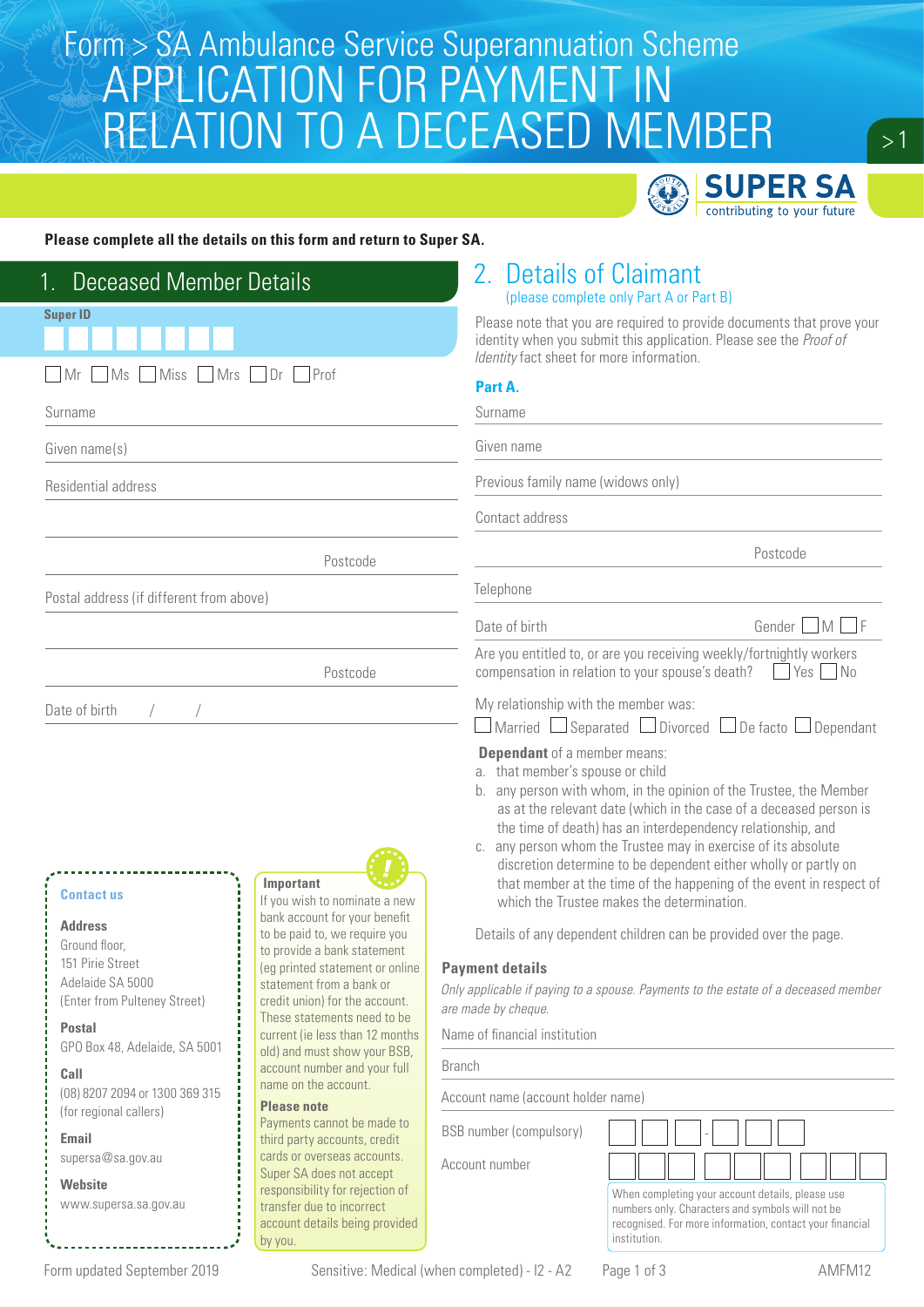# Form > SA Ambulance Service Superannuation Scheme<br>A DDI IC ATIONI EOR DAVN JENIT IN APPLICATION FOR PAYMENT IN RELATION TO A DECEASED MEMBER



 $> 2$ 

### **Please complete all the details on this form and return to Super SA.**

Details of dependent children (if applicable)

| Surname | Given name | Date of birth |
|---------|------------|---------------|
|         |            |               |
|         |            |               |
|         |            |               |
|         |            |               |
|         |            |               |

#### **Part B. Details of executor/administrator of the Estate**

Please complete ONLY if there is no surviving spouse and provide copies of documentary evidence supporting your appointment as executor/administrator.

| Contact address |  |          |
|-----------------|--|----------|
|                 |  | Postcode |

Telephone

**Part C. Other evidence** (must be provided before payment can be made)

– Certified copies\* of:

- Death certificate
- Legal marriage certificate, issued under the *Births, Deaths and Marriages Act 1996* (if applicable), or
- Registered relationship certificate, demonstrating that the relationship was registered in accordance with the *Relationships Register Act 2016* as at the date of the member's death (if applicable). The certificate must be issued at or after the member's date of death.

– Proof of identity documents.

authorised, or stamped as being true copies of the originals, by a person or agency recognised by the law of the state in which they are certified. These include: a Justice of the Peace, Commissioner for taking Affidavits, a Notary Public or a Proclaimed Police Officer.

\*Certified copies are copies